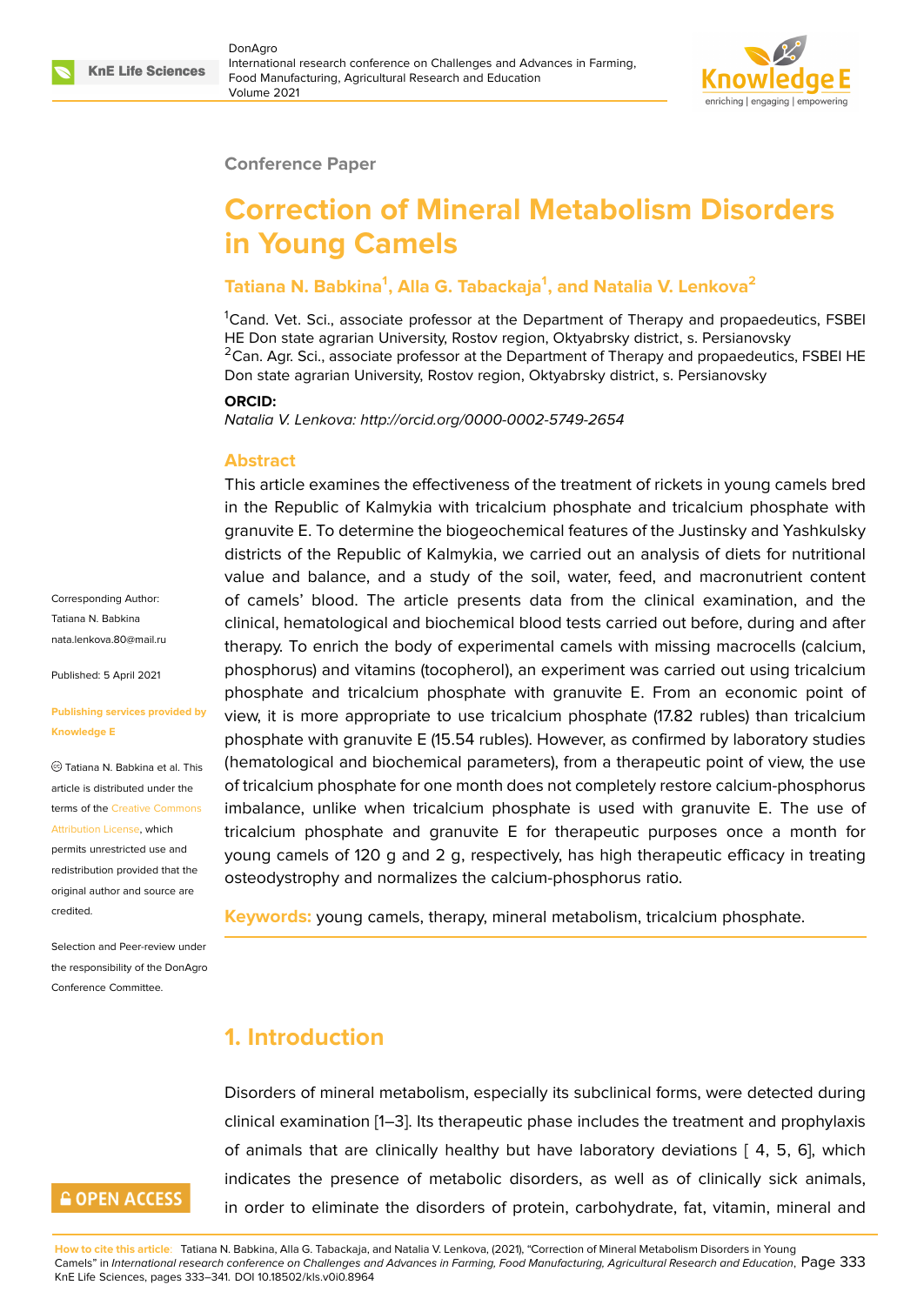endocrine exchanges. Also the therapeutic stage is aimed at treating sick animals [7– 9].

Calcium and phosphorus are one of the main macroelements that significantly affect the mineral metabolism in the body. Hypocalcemia leads to osteodystrophy, rickets a[n](#page-7-2)d [o](#page-8-0)ther diseases [10–12].

A decrease in blood calcium is observed with prolonged insufficient intake of calcium with food, poor absorption due to a deficiency of vitamin D and parathyroid hormone, which ensure it[s ab](#page-8-1)[sor](#page-8-2)ption in the intestine and prevent urinary excretion, as well as due to impaired parathyroid, thyroid, pancreas and adrenal glands. The level of calcium in the blood during compensatory processes is maintained by mobilizing it from bone tissue. All types of metabolism in the body are associated with the conversion of phosphoric acid [13–15].

Literary sources do not mention the spread of calcium-phosphorus imbalance among camels in the Republic of Kalmykia. Veterinarians do not actually diagnose this disease and, [acc](#page-8-3)[ord](#page-8-4)ingly, do not carry out therapeutic and preventive measures [16, 17].

### **2. Methods and Equipment**

### **2.1. Methods**

### **2.1.1. Diagrammatic representation**

The work was carried out in the Republic of Kalmykia on a herd of camels, at the Department of Therapy and Propaedeutics of the FSBEI of HE "Don State Agrarian University", in the laboratory of "Vita" veterinary clinics chain in 2014-2017.

To determine the biogeochemical features of the Justinsky and Yashkulsky districts of the Republic of Kalmykia, we carried out an analysis of diets for nutritional value and balance, a study of the soil, water, feed, macronutrient content of camels' blood. The titrimetric method RD 52.24.403-2018 was used to determine the content of calcium ions in water (the studies were carried out in the laboratory of TLC of FBHI "Hygiene and Epidemiology Centre of Rostov Region").

The calcium content in the soil was studied in literature.

The nutritional value of the feed was determined by tabular data characteristic of the steppe zone of the Republic of Kalmykia. The metabolism of animals was controlled by hematological and biochemical studies.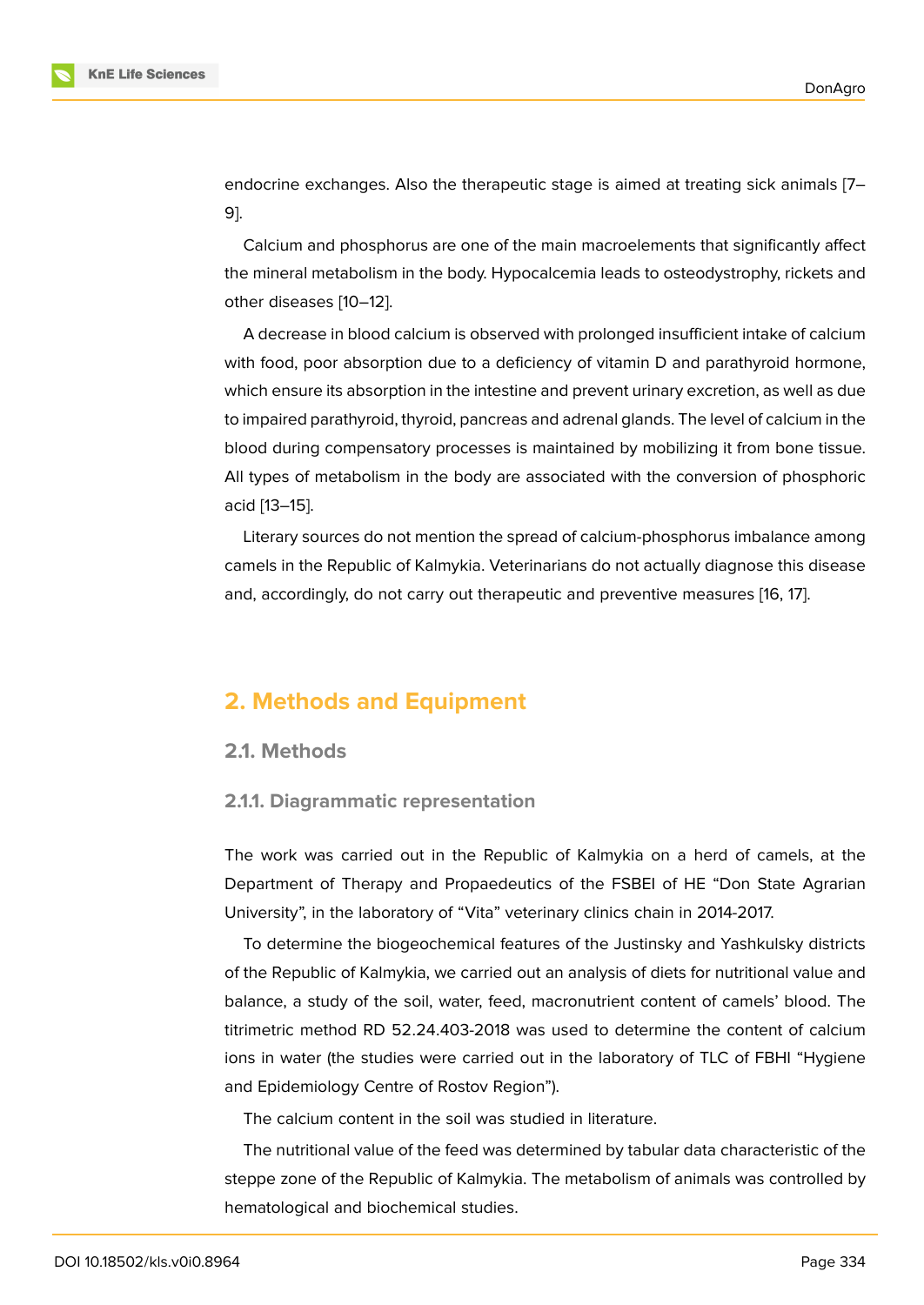**KnE Life Sciences** 

Hematological studies were performed on a Mindray BC-2800 Vet hematology analyzer. The number of leukocytes, erythrocytes, and hemoglobin level were determined. An automated biochemical analyzer Random Access A 15 was used to determine total protein, glucose, calcium and phosphorus; the reserve alkalinity was investigated with the Van Slyke gasometric method using the AR-3 apparatus. The content of vitamin E was studied by high performance liquid chromatography.

To enrich the body of experimental camels with missing macrocells (calcium, phosphorus) and vitamins (tocopherol), an experiment was carried out using tricalcium phosphate and tricalcium phosphate with granuvite E.

Three groups of young camels were created according to the principle of analogues to select a therapeutic dose of tricalcium phosphate and granuvite E (8 goals each, aged 16 months, weighing 300  $\pm$  20 kg). Young camels of the 1st experimental group received 60 g of tricalcium phosphate and 2 g of granuvite E in the main diet once a day for 30 days. Animals of the 2nd and 3rd experimental group received 120 and 240 g of tricalcium phosphate respectively and 2 g of granuvite E.We selected 3 groups of young camels according to the principle of analogs (1 control and 2 experimental), 8 animals each, at the age of 16 months, weighing 300  $\pm$  20 kg, for experiments on studying the therapeutic efficacy of the drugs used in young camels with disturbance of calcium and phosphorus exchange. The same conditions for feeding, keeping and caring for all experimental animals were created while maintaining the generally accepted daily routine.

Camels in the control group received the main diet (grass of wormwood-solyanka (semi-desert) pastures, hay of cereal and legumes, oat crushed grain); the 1st experimental group got the main diet and tricalcium phosphate at the rate of 120 g per capita daily for one month; animals of the 2nd experimental group received tricalcium phosphate 120 g per capita and granuvit E in a dose of 2 g per capita daily for one month additionally to the main diet.

The scientific and industrial experiment in group therapy lasted 30 days. According to the principle of analogues, two groups of young camels were formed, 40 animals each (age 16 months, weight  $300 \pm 20$  kg). One was control, another was experimental. We used tricalcium phosphate in a dose of 120 g per capita together with granuvit E in a dose of 2 g in the experimental group, and the control group did not receive drugs. The experimental animals were monitored throughout the experiment. Moreover, complete clinical studies and laboratory studies were carried out at the beginning, in the middle and at the end of the experiment.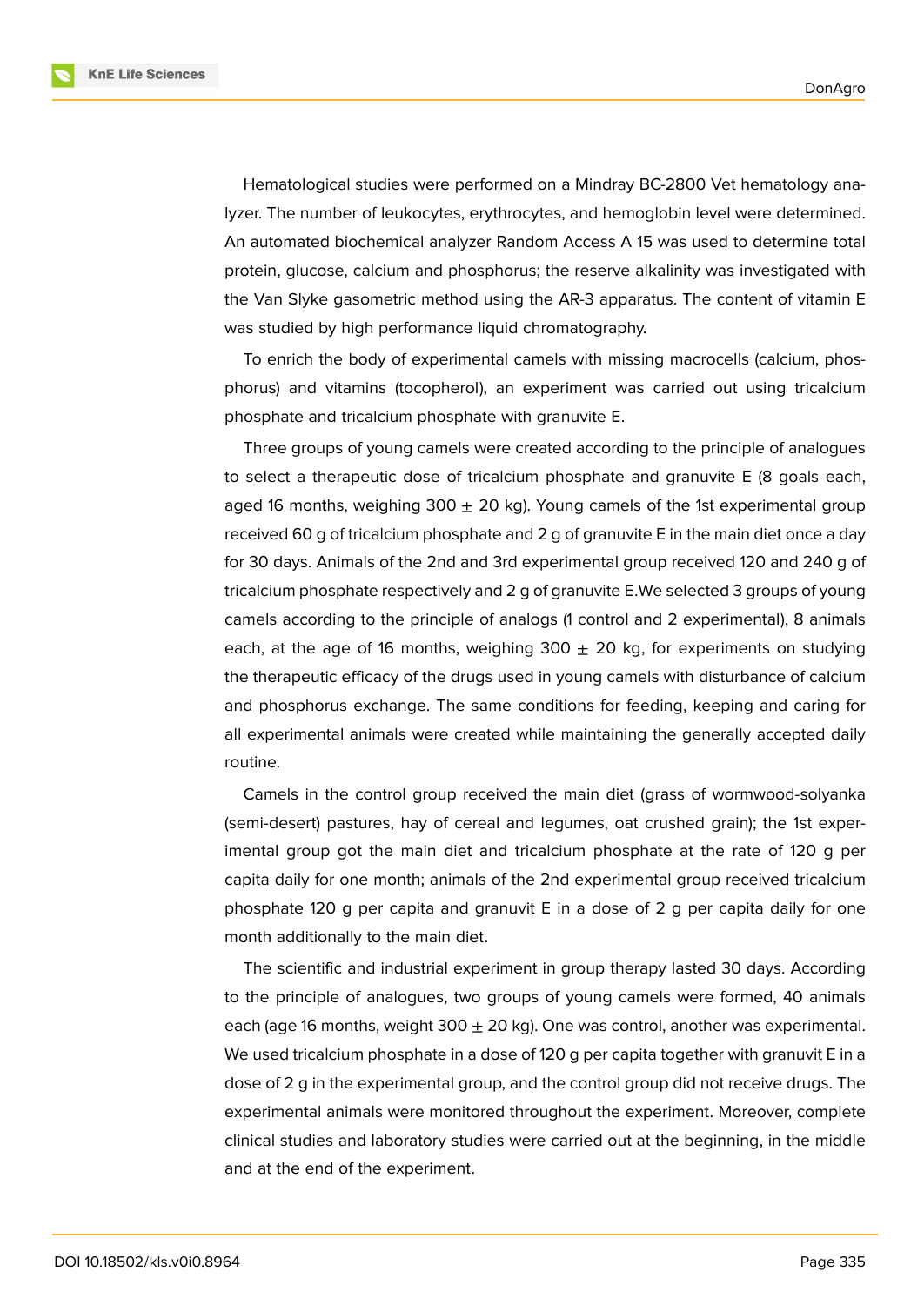### **3. Results**

The clinical condition of the experimental camels before the experiment was the same and had no significant differences. Animals had average fatness, good appetite. The main physiological indicators corresponded to generally accepted physiological limits.

In the process of medical examination of camels, we found a reduced content of calcium ions in the aqueous extract from the soil, 0.13-0.38% (against 0.73% calcium content in podzolic soils from dry matter of the soil), 22.6 mg/l in water (according to the SanPiN norm calcium content for water of centralized drinking water supply systems is 25-130 mg/l) and 50.44 g per capita per day in feed according to the diet (against the required 52 g per capita per day). A biochemical blood test revealed that the camel organism had a calcium level of  $2.4 \pm 0.05$  mmol / I and a calcium-phosphorus balance of 1.26:1 that gave reason to attribute the surveyed farm to a biogeochemical province depleted in calcium. That necessitated feeding animals tricalcium phosphate feed additive. We examined the vitamin content in the blood of camels and noted that the amount of vitamin E was  $15.87 \pm 0.37 - 16.01 \pm 0.24$  µmol/L (normal - 14-34 μmol/L). Therefore, we decided to increase the level of vitamin E with granuvit E, since we considered it the most suitable form of tocopherol for feeding camels, taking into account the keep of the animals. The choice of these drugs was also due to the lack of information about the use of them in camel breeding for the prevention of this pathology [10].

When determining the therapeutic dose of tricalcium phosphate and granuvite E, different doses of the drugs were tested taking into account the state of the animals [and](#page-8-1) laboratory diagnostic data (values of red blood cells, white blood cells, hemoglobin, total protein, glucose, total calcium, inorganic phosphorus, their ratio and vitamin E). The hematological and biochemical data changes are shown in table 1.

According to the results of studies, we came to the conclusion that the optimal therapeutic dose of tricalcium phosphate for treating young camels with subclinical rickets is 120g per individual. Given that the content of vitamin E in the blood of young camels was from 15.73  $\pm$  0.31 to 20.69  $\pm$  0.54 µmol/L, we used granuvit E in a dose, according to the instructions.

An experiment on the study of therapeutic efficacy in the treatment of subclinical rickets in young animals was carried out according to the scheme above. In the compared groups of animals: control; experimental 1, which received only tricalcium phosphate with food; and experimental 2, which received tricalcium phosphate in combination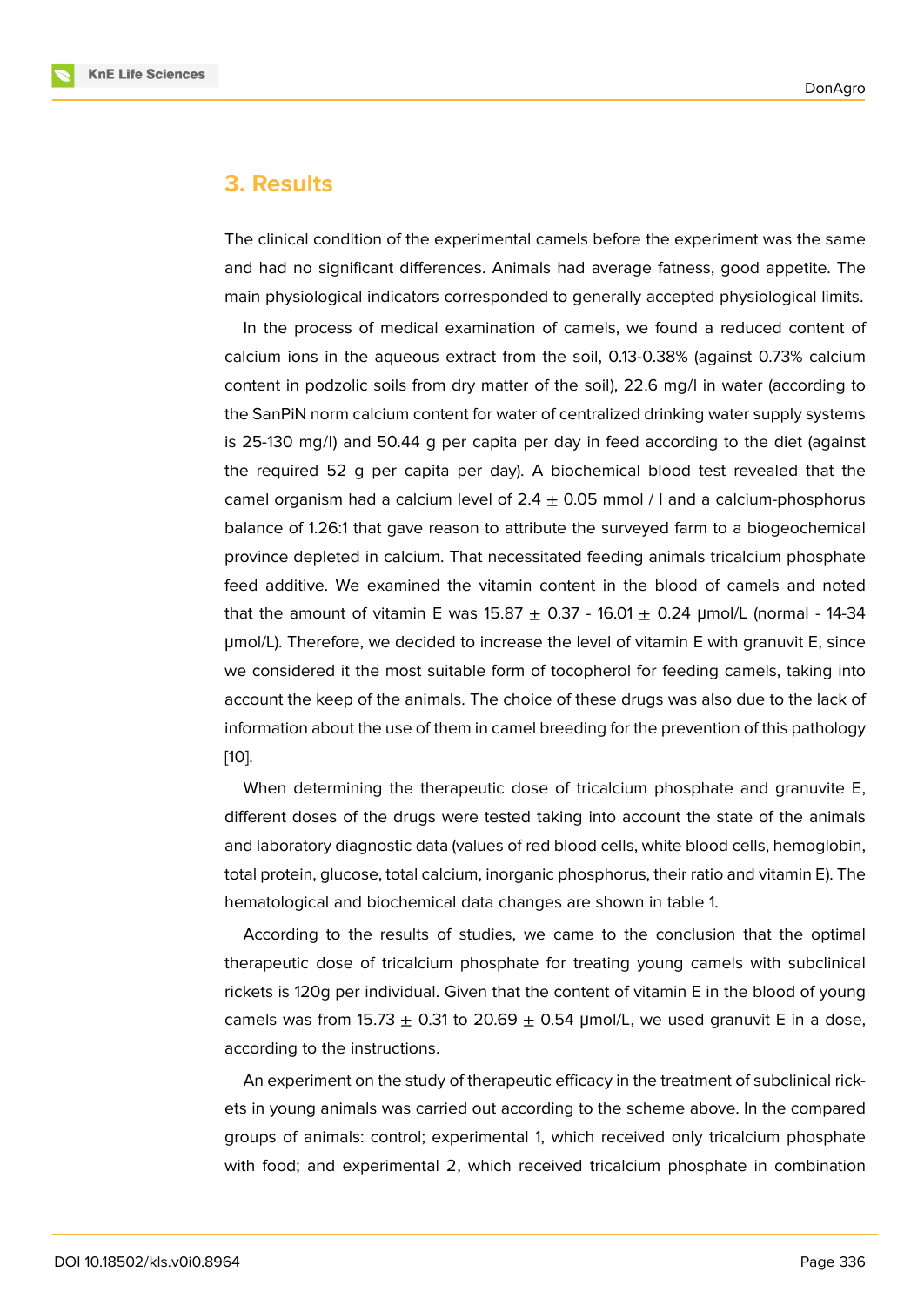



with granuvite E, the general condition of the experimental subjects and the results of laboratory studies were taken into account.

The clinical parameters of the experimental animals at the beginning, during and at the end of the experiment were within the physiological deviations. The changes in hematological and biochemical data are shown in table 2.

The analysis of table 3 showed that the use of tricalcium phosphate within one month does not completely restore the calcium-phosphorus imbalance of 1.71: 1, but the use of tricalcium phosphate together with granuvite E within one month restores it from 1.54:1 to 1.84:1, increases the content of vitamin E to 29.25  $\pm$  0.79 µmol/L, which contributes to an increase in the mass gain of young animals compared with the control by 729  $\pm$ 31.6 g (3.26%) for the period of the experiment.

In the experimental group, biochemical parameters are within the physiological norm with an increase in total calcium, inorganic phosphorus, and vitamin E, while in the control group, their slight decrease occurs, or they remain at the same level. When analyzing these tables, we confirm that tricalcium phosphate with granuvite E should be used for therapeutic purposes in case of rickets of young animals.

TABLE 1: Hematological and biochemical blood parameters of young camels when establishing a therapeutic dose of tricalcium phosphate and granuvite  $E(n = 24)$ 

| Indicator                                       | Unit                | Tricalcium phosphate (20<br>g/100kg) granuvite E 2g |                         | Tricalcium phosphate (40<br>g/100kg) granuvite E 2g |                         | Tricalcium phosphate (80<br>g/100kg) granuvite E 2g |                         |
|-------------------------------------------------|---------------------|-----------------------------------------------------|-------------------------|-----------------------------------------------------|-------------------------|-----------------------------------------------------|-------------------------|
|                                                 |                     | Before the<br>experiment                            | After the<br>experiment | Before the<br>experiment                            | After the<br>experiment | Before the<br>experiment                            | After the<br>experiment |
| Red blood<br>cells                              | $\times 10^{12}$ /I | $4.73 + 0.28$                                       | $4.67 + 0.34$           | $4.86 + 0.29$                                       | $4.73 \pm 0.28$         | $4.21 \pm 0.73$                                     | $4.59 + 0.35$           |
| White blood<br>cells                            | $\times 10^9$ /l    | $14.79 \pm 1.23$                                    | $14.15 + 1.19$          | $14.81 \pm 1.06$                                    | $14.73 + 1.29$          | $13.32 + 0.98$                                      | $14.28 + 1.19$          |
| Hemoglobin                                      | q/l                 | 117.49 $\pm$<br>10.78                               | 116.51 $\pm$<br>10.63   | $118.63 \pm 11.15$                                  | $117.27+$<br>10.93      | $101.7 \pm 10.14$                                   | $109.38 + 9.89$         |
| Total<br>protein                                | q/l                 | $62.98 + 3.69$                                      | $63.42 + 3.71$          | $64.16 + 3.87$                                      | $64.72 + 3.49$          | $69.38 + 9.78$                                      | $68.91 \pm 3.64$        |
| Glucose                                         | mmol/l              | $5.27 \pm 0.59$                                     | $5.25 \pm 0.57$         | $5.30 + 0.43$                                       | $5.29 + 0.58$           | $4.61 \pm 0.69$                                     | $5.03 \pm 0.47$         |
| Total<br>calcium                                | mmol/l              | $2.69 + 0.06$                                       | $2.87 + 0.06$           | $2.71 \pm 0.05$                                     | $3.85 + 0.06$           | $2.98 + 0.06$                                       | $4.07 \pm 0.06$ **      |
| Inorganic<br>phosphorus                         | mmol/l              | $1.71 \pm 0.06$                                     | $1.72 + 0.06$           | $1.74 \pm 0.04$                                     | $1.93 + 0.06$           | $1.90 + 0.08$                                       | $1.99 + 0.06$           |
| Calcium/<br>phosphorus<br>ratio                 |                     | 1.52:1                                              | 1.69:1                  | 1.55:1                                              | 2:1                     | 1.57:1                                              | 2:1                     |
| Vitamin E                                       | µmol/L              | $20.69 + 0.54$                                      | $24.37 + 0.63$          | $20.41 \pm 0.73$                                    | $29.52 \pm 1.31$        | $15.73 + 0.31$                                      | $31.66 \pm 2.95***$     |
| $R = 2R + R = 2R + 12R + R = 2R + 12R + R$<br>. |                     |                                                     |                         |                                                     |                         |                                                     |                         |

Note: Р<0.05 \*; Р<0.01 \*\*; Р<0.001 \*\*\*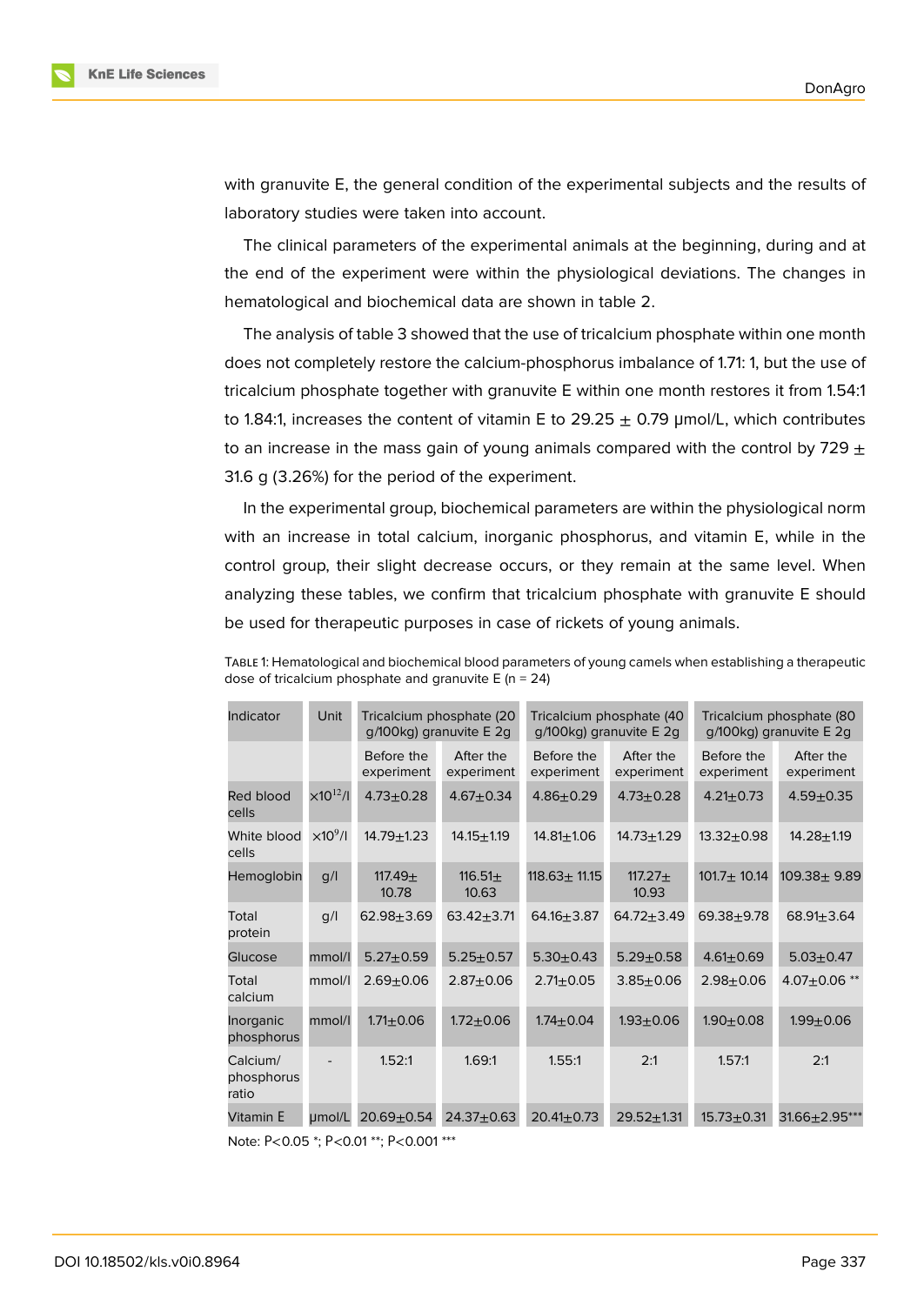| Indicator                                                                                                                   | Unit<br>Control group<br><b>Experimental 1</b> |                          |                         | <b>Experimental 2</b>    |                         |                          |                         |
|-----------------------------------------------------------------------------------------------------------------------------|------------------------------------------------|--------------------------|-------------------------|--------------------------|-------------------------|--------------------------|-------------------------|
|                                                                                                                             |                                                | Before the<br>experiment | After the<br>experiment | Before the<br>experiment | After the<br>experiment | Before the<br>experiment | After the<br>experiment |
| Red blood<br>cells                                                                                                          | $\times 10^{12}$ /I                            | $4.27 + 0.12$            | $4.19 \pm 0.06$         | $4.50 + 0.18$            | $4.32 + 0.28$           | $4.35 + 0.26$            | $4.21 \pm 0.15$         |
| White blood<br>cells                                                                                                        | $\times 10^9$ /I                               | $13.38 + 0.28$           | $13.38 + 0.23$          | $13.49 \pm 0.22$         | $13.43 + 0.20$          | $13.36 + 0.37$           | $13.14 \pm 0.22$        |
| Hemoglobin                                                                                                                  | g/l                                            | $121.25 \pm 5.69$        | $121.50 + 2.88$         | $122.50 + 5.63$          | $121.38 + 5.78$         | $122.38 + 4.78$          | $122.25 + 7.75$         |
| Total<br>protein                                                                                                            | g/l                                            | $65.7 + 2.19$            | $66.8 + 2.35$           | $66.4 \pm 2.21$          | $66.9 \pm 2.33$         | $67.6 \pm 2.31$          | $67.9 + 2.31$           |
| Glucose                                                                                                                     | mmol/l                                         | $4.19 \pm 0.78$          | $4.21 \pm 0.51$         | $4.19 \pm 0.63$          | $4.03 + 0.55$           | $4.07 + 0.56$            | $3.87 + 0.64$           |
| Total<br>calcium                                                                                                            | mmol/l                                         | $3.86 + 0.13$            | $3.88 + 0.13$           | $3.87 + 0.13$            | $4.33 \pm 0.14**$       | $3.87 + 0.13$            | $4.64 \pm 0.15***$      |
| Inorganic<br>phosphorus                                                                                                     | mmol/l                                         | $2.50 + 0.11$            | $2.52 + 0.11$           | $2.51 \pm 0.11$          | $2.53 + 0.11$           | $2.51 + 0.11$            | $2.52 + 0.11$           |
| Calcium/<br>phosphorus<br>ratio                                                                                             |                                                | 1.54:1                   | 1.54:1                  | 1.54:1                   | 1.71:1                  | 1.54:1                   | 1.84:1                  |
| Alkaline<br>reserve                                                                                                         | $V\%CO$                                        | $53.25 \pm 2.98$         | $55.67 + 3.31$          | $54.29 + 2.98$           | $57.76 + 3.12$          | $56.74 + 3.27$           | $58.79 + 3.82$          |
| Vitamin E                                                                                                                   | µmol/L                                         | $20.84 + 0.79$           | $21.17 + 0.93$          | $21.92 + 0.72$           | $21.96 \pm 0.67$        | 20.99±0.89               | $29.25 \pm 0.79**$      |
| $N_{\text{obs}}$ , $D \neq 0$ , $D \in \mathbb{R}$ , $D \neq 0$ , $D1 \neq \mathbb{R}$ , $D \neq 0$ , $D01 \neq \mathbb{R}$ |                                                |                          |                         |                          |                         |                          |                         |

TABLE 2: Hematological and biochemical blood parameters of young camels in the treatment of rickets with tricalcium phosphate and tricalcium phosphate with granuvite E

Note: P <0.05 \*; P <0.01 \*\*; P <0.001 \*\*\*

### **4. Discussion**

The therapeutic measures, which were taken in case of disturbance of calciumphosphorus metabolism in young camels, testify to the positive effect of the use of the feed additive of tricalcium phosphate with granuvite E on the general condition of the organism of Bactrian camels, hematological and biochemical blood parameters.

Achieved not only therapeutic effect in improving and normalizing the physiological parameters in the body of camels, but also the economic effect. The economic effect of therapeutic measures with tricalcium phosphate was 17.82 rubles and using tricalcium phosphate with granuvite E was 15.54 rubles. Analyzing the information, we see that the application of both methods is economically feasible, since it makes it possible to get more than 1 ruble of economic effect per 1 ruble of costs.

Previous experience in studying the therapeutic effect of tricalcium phosphate with granuvite E in the subclinical form of rickets has established that this pathology can be eliminated by daily administration of these drugs in the diet for one month. Based on this, we decided to test the therapeutic effect of tricalcium phosphate with granuvite E more widely in a scientific and production experiment on the treatment of subclinical forms of rickets in young animals on a fairly large population.



**KnE Life Sciences**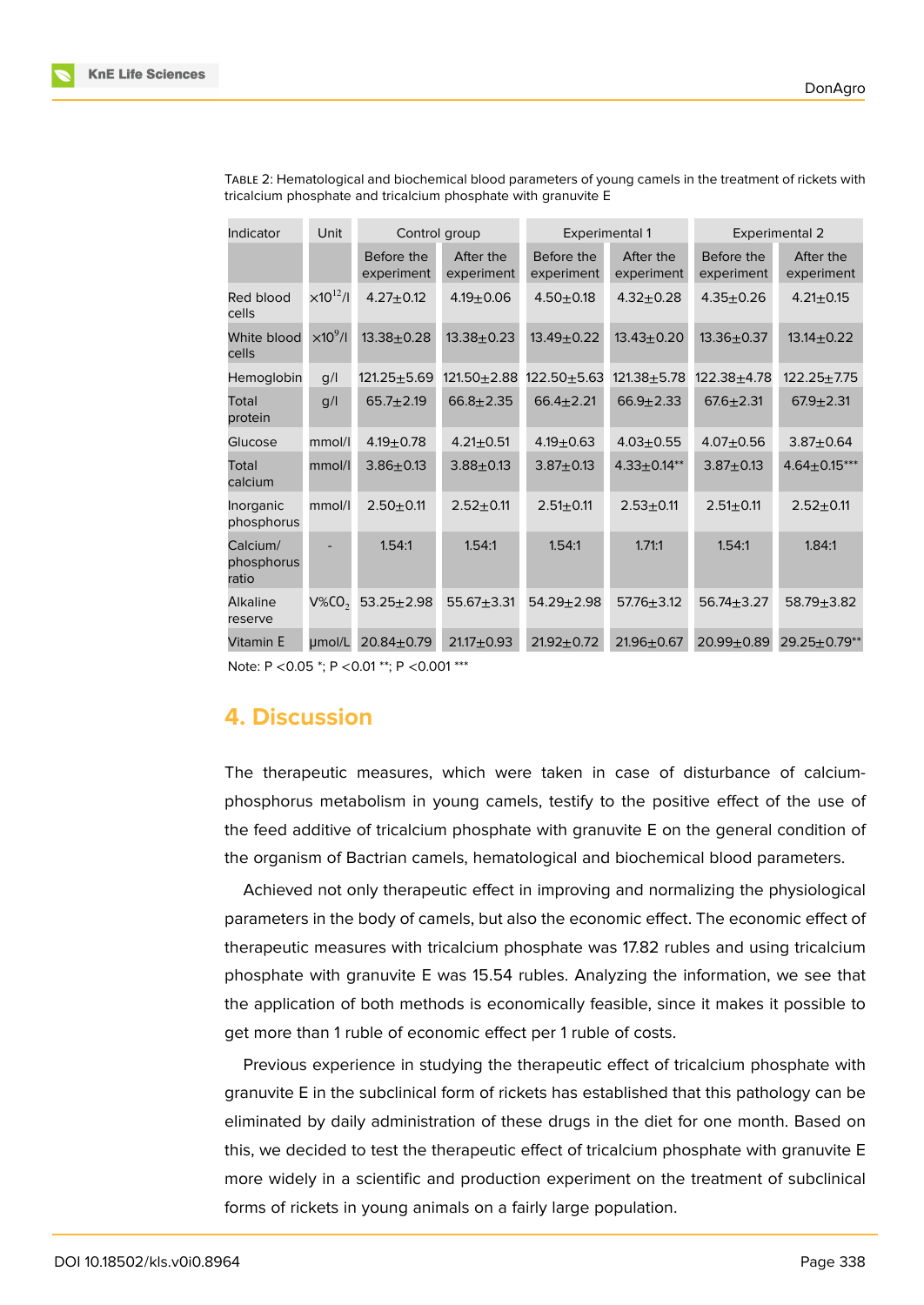

Table 3 presents the clinical-morpho-biochemical blood parameters of the studied animals.

TABLE 3: Clinical, hematological and biochemical parameters of blood in the scientific and industrial experiment in group therapy of young animals ( $n = 30$ )

| Indicator                 | Unit                | Control group            |                         | <b>Experimental 1</b>    |                         |
|---------------------------|---------------------|--------------------------|-------------------------|--------------------------|-------------------------|
|                           |                     | Before the<br>experiment | After the<br>experiment | Before the<br>experiment | After the<br>experiment |
| Temperature               | $\degree$ C         | $38.7 \pm 0.23$          | $38.6 + 0.20$           | $38.8 + 0.17$            | $38.8 + 0.19$           |
| Pulse                     | beats/minute        | $53.40 \pm 1.15$         | $53.67 + 1.11$          | $54.27 \pm 1.62$         | $54.60 \pm 1.31$        |
| <b>Breath</b>             | breaths/minute      | $15.47 + 1.29$           | $15.0 + 1.07$           | $15.13 + 1.09$           | $16.67 + 1.24$          |
| Red blood cells           | $\times 10^{12}$ /I | $6.74 \pm 0.29$          | $6.75 \pm 0.28$         | $6.71 \pm 0.31$          | $6.79 \pm 0.28$         |
| White blood cells         | $\times 10^9$ /l    | $13.64 + 0.31$           | $13.62 + 0.17$          | $13.57 + 0.20$           | $13.12 + 0.33$          |
| Hemoglobin                | g/l                 | $124.60 + 4.11$          | $124.93 \pm 2.89$       | $125.33 + 3.26$          | $127.27 + 4.19$         |
| Total protein             | g/l                 | $54.46 + 4.21$           | $51.45 \pm 2.47$        | $52.58 + 3.39$           | $53.38 + 1.87$          |
| Glucose                   | mmol/l              | $5.13 + 0.29$            | $5.26 + 0.27$           | $5.22 + 0.26$            | $5.15 \pm 0.18$         |
| Total calcium             | mmol/l              | $2.70 + 0.20$            | $2.62 + 0.17$           | $2.71 \pm 0.17$          | $3.97 \pm 0.35**$       |
| Inorganic phosphorus      | mmol/l              | $2.04 \pm 0.21$          | $2.01 \pm 0.18$         | $2.01 \pm 0.19$          | $2.08 + 0.12$           |
| Calcium/ phosphorus ratio |                     | 1.32:1                   | 1.30:1                  | 1.35:1                   | 1.91:1                  |
| Alkaline reserve          | $V\%CO$             | $52.24 \pm 1.02$         | $52.22 \pm 1.42$        | $51.60 + 1.08$           | $51.86 + 1.56$          |
| Vitamin E                 | umol/L              | $16.70 + 0.99$           | $17.01 \pm 1.11$        | $17.08 + 1.28$           | $30.20 \pm 1.02**$      |

Note: P <0.05 \*; P <0.01 \*\*; P <0.001 \*\*\*

# **5. Conclusion**

From an economic point of view, the use of tricalcium phosphate (17.82 rubles) is more appropriate than the use of tricalcium phosphate with granuvite E (15.54 rubles). Moreover, from a therapeutic point of view, the use of tricalcium phosphate alone for one month does not completely restore the calcium-phosphorus balance, in contrast to tricalcium phosphate in conjunction with granuvite E. The combined use of tricalcium phosphate and granuvite E within one month restores the calcium-phosphorus balance, which is confirmed by laboratory research (hematological and biochemical parameters). The use of tricalcium phosphate and granuvite E for therapeutic purposes for young camels in the dose of 120 g and 2 g, respectively, once a day for a month has high therapeutic efficacy in the treatment of osteodystrophy and normalizes the calciumphosphorus ratio.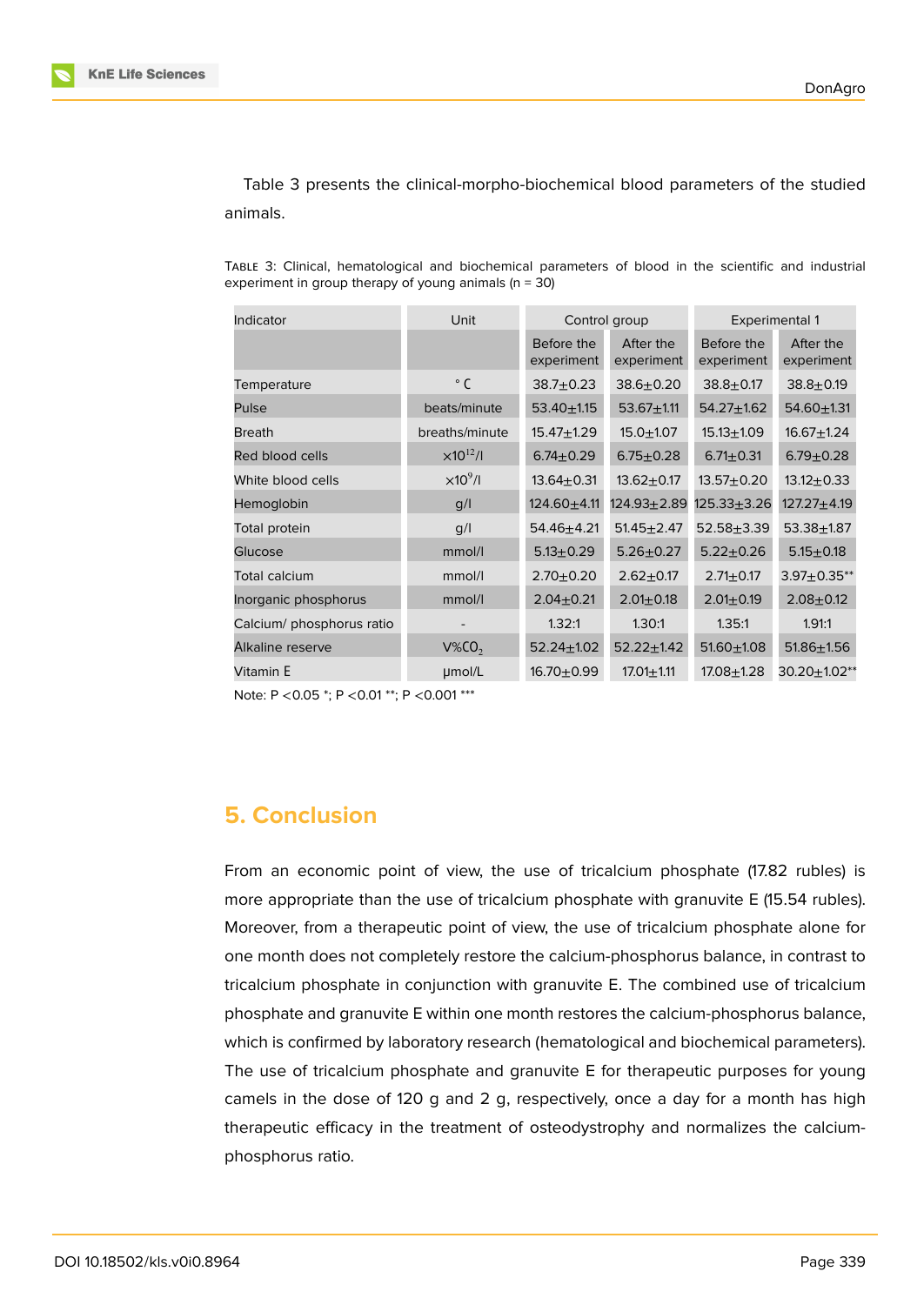

# **Acknowledgement**

The authors would like to thank their colleague for their contribution and support of the research. They are also thankful to all the reviewers who gave their valuable inputs to the manuscript and helped in completing the paper.

# **Conflict of Interest**

The authors have no conflict of interest to declare.

## **References**

- <span id="page-7-0"></span>[1] Babkina, T. and Tabatskaya, A. (2019). Prophylactic Efficacy of Tricalcium Phosphate And Granuvite E. *Veterinariya sel'skokhozyaistvennykh zhyvotnykh*, vol. 5, pp. 31-35.
- [2] Baimukanov, D. A. (2019). The Productivity of Fourth-Generation Camels Grown in Deserts and Semi-Deserts of Kazakhstan. *Vestnik Khakasskogo gosudarstvennogo universiteta im. N.F. Katanova,* vol. 2, issue 28, pp. 38-41.
- <span id="page-7-1"></span>[3] Budzunska, M. (2002). The Evaluation of Some Physiological Index of Arabian Mares During Pregnancy and Lineation. *Journal of Animal and Feed Sciences*, vol. 2, pp. 289-298.
- [4] Natyrov, A. K., Arilov, Y. N. and Bugdaev, I. E. (2001). Macro- and Micronutrient Nutrition of Growing Camels. *Vestnik veterinarii*, vol. 4, issue 21, pp. 65-68.
- [5] Tabatskaya, A. G. and Babkina, T. N. (2016). Clinical Examination of Camels in OOO "SON'N" of the Republic of Kalmykia. *Aktual'nye voprosy veterinarnoi biologii,* vol. 1, issue 29, pp. 59-65.
- [6] Delavaud, C., *et al*. (2013). Plasma Leptin, Glucose and Non-Esterified Fatty Acid Variations in Dromedary Camels Exposed to Prolonged Periods of Underfeeding or Dehydration. *Comparative Biochemistry and Physiology Part A: Molecular & Integrative Physiology*, vol. 166, pp. 177-185.
- <span id="page-7-2"></span>[7] Faye, B., *et al*. (1992). The Influence of High Dietary Protein, Energy and Mineral Intake on Deficient Young Camel (*Camelus dromedarius*)-I. Changes in Metabolic Profiles and Growth Performance. *Comparative Biochemistry and Physiology Part A: Physiology*, vol. 102, pp. 409-416.
- [8] Faye, B., *et al*. (1992). The Influence of High Dietary Protein, Energy and Mineral Intake on Deficient Young Camel (Camelus dromedarius)-II. Changes in Mineral Status. Comparative Biochemistry and Physiology Part A: Physiology, vol. 102, pp. 417-424.